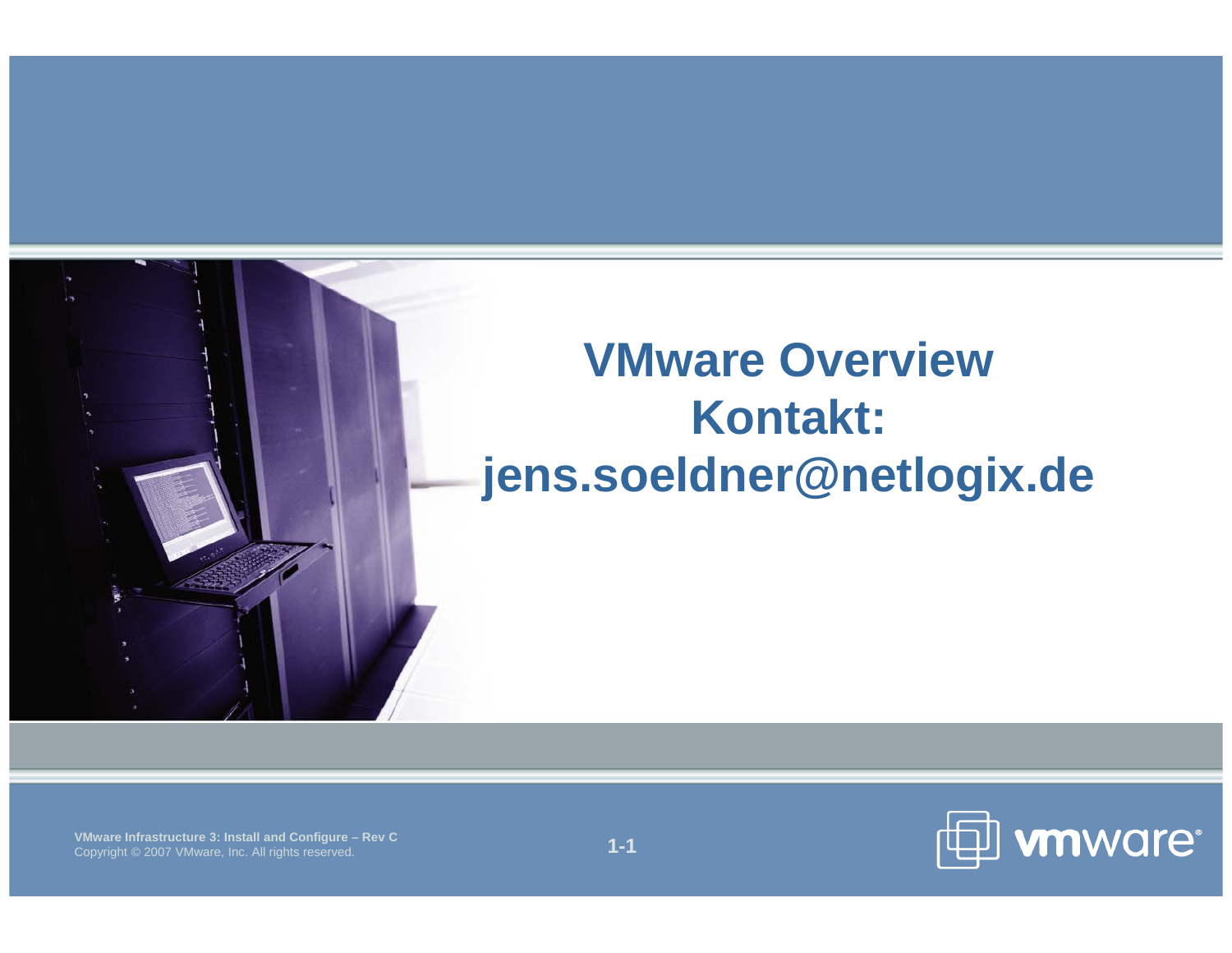#### **You Are Here**



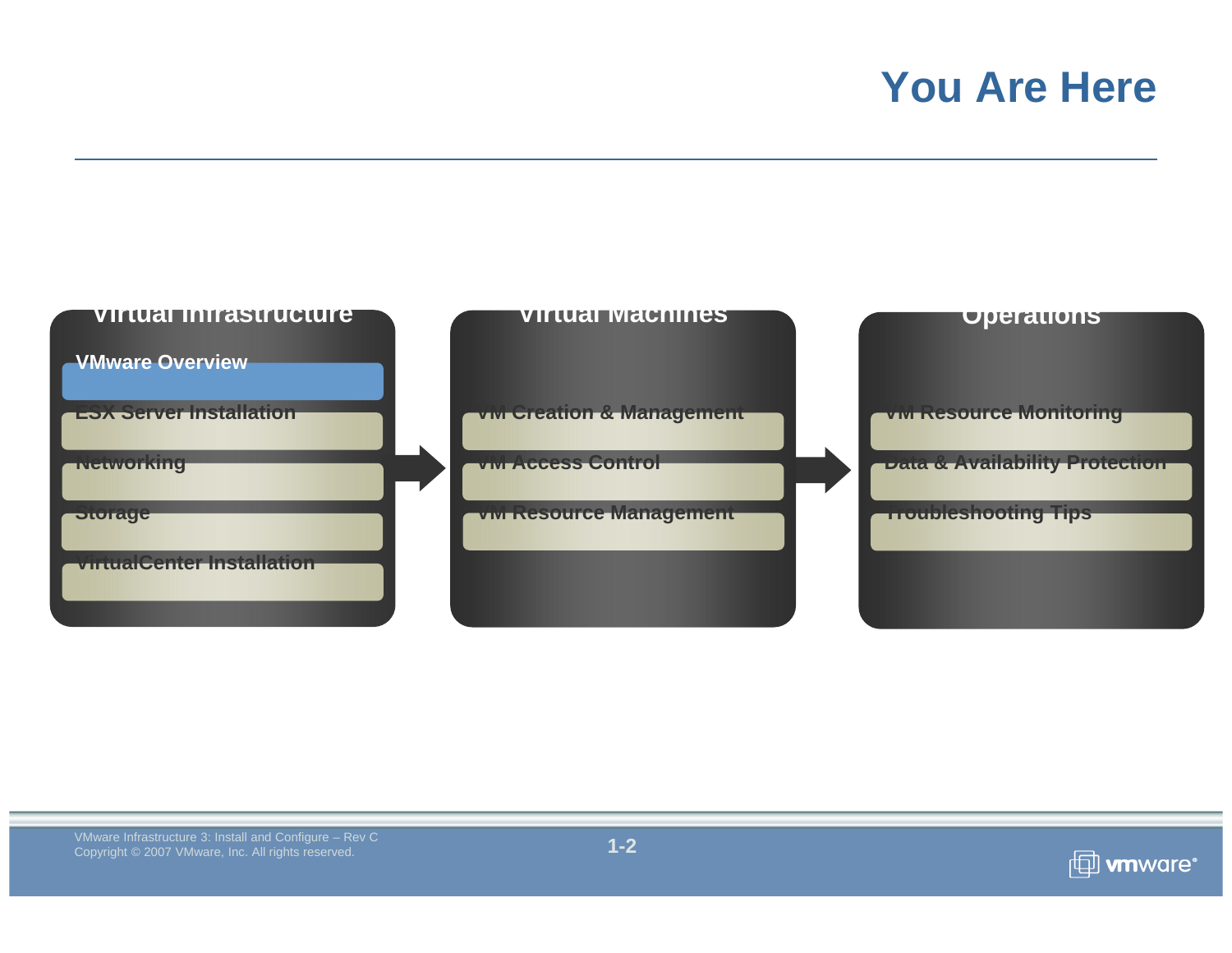## **Importance and Module Objectives**

#### **Importance**

VMware has an array of products and it is useful to understand from both a business and technical standpoint why one product is used over another.

Objectives for the learner

Identify the benefits of using a virtual machine Identify uses for the various VMware products Identify when to use one VMware product over another

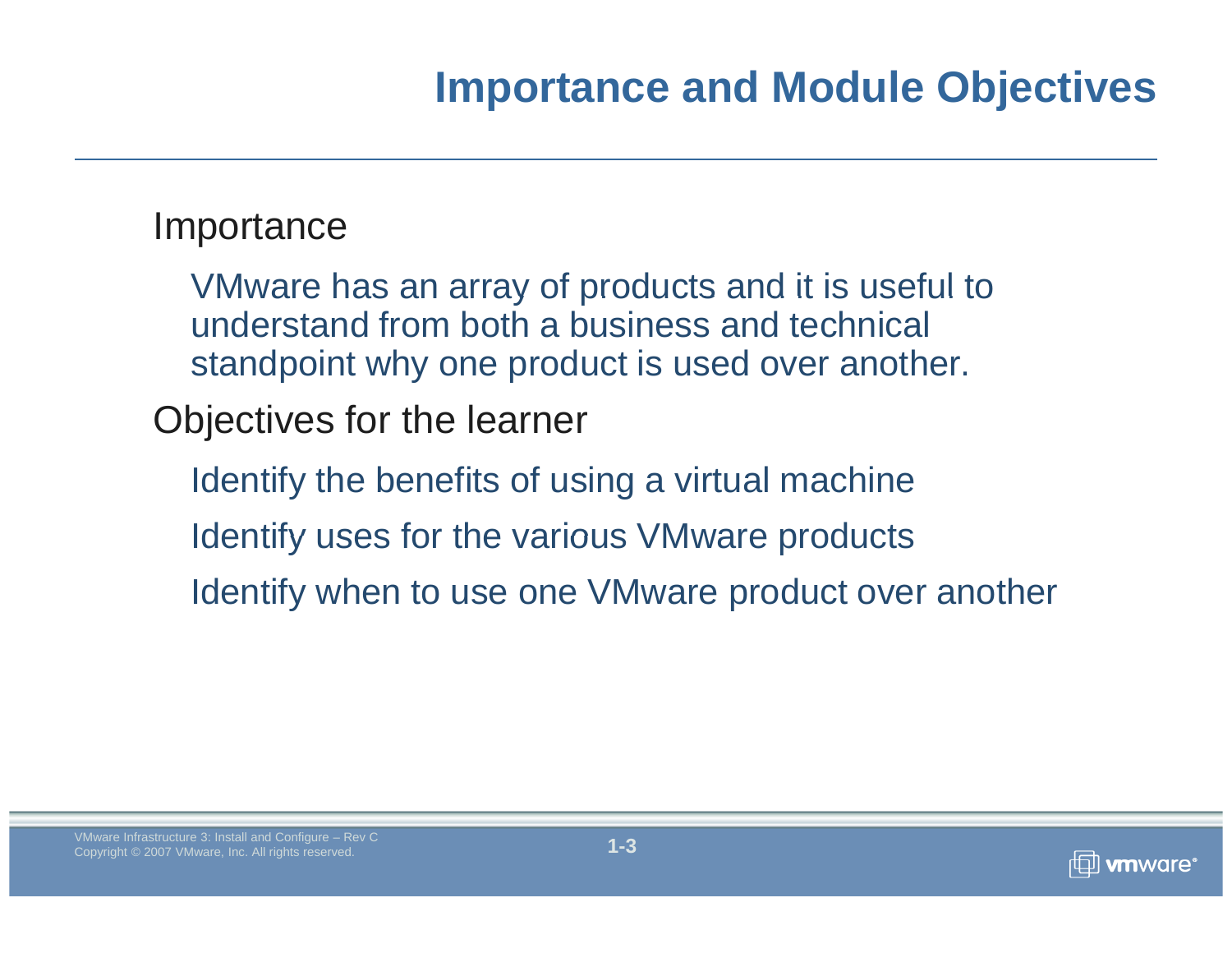# **Benefits of a Virtual Machine**

#### *Physical Machine Virtual Machine*

Difficult to move or copy

Bound to <sup>a</sup> specific set of hardware

Often has short life cycle

Requires personal contact to upgrade hardware

Difficult to manage remotely  $\quad \vert \quad \vert$  runnin



Easy to move and copy

a specific set of | | Encapsulated into files

Independent of physical hardwareEasy to manage

Isolated from other virtual machines running on the same physical hardware

Insulated from physical-hardware c hanges

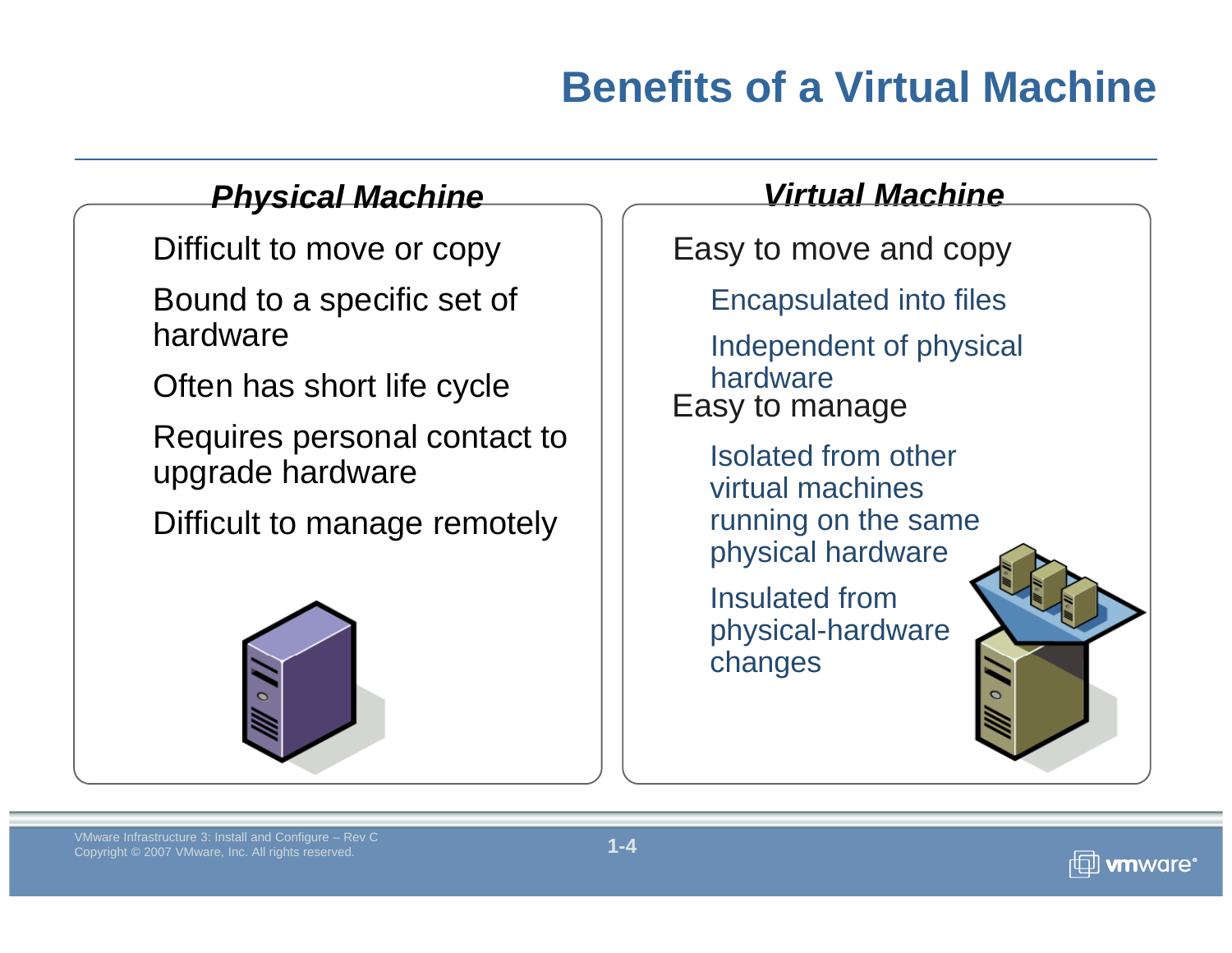# **Why Use Virtual Machines?**

OS and applications are freed from physical hardware Hardware maintenance is easierFewer gotchas on hardware upgrade New options in disaster recovery It's easy to image a virtual machine Configure OS and applications once, clone many times Back up a virtual machine by backing up its few constituent files Many VMs can run on the same physical serve r Greater resource utilizationEach is unaffected by the others Fine-grained tuning options

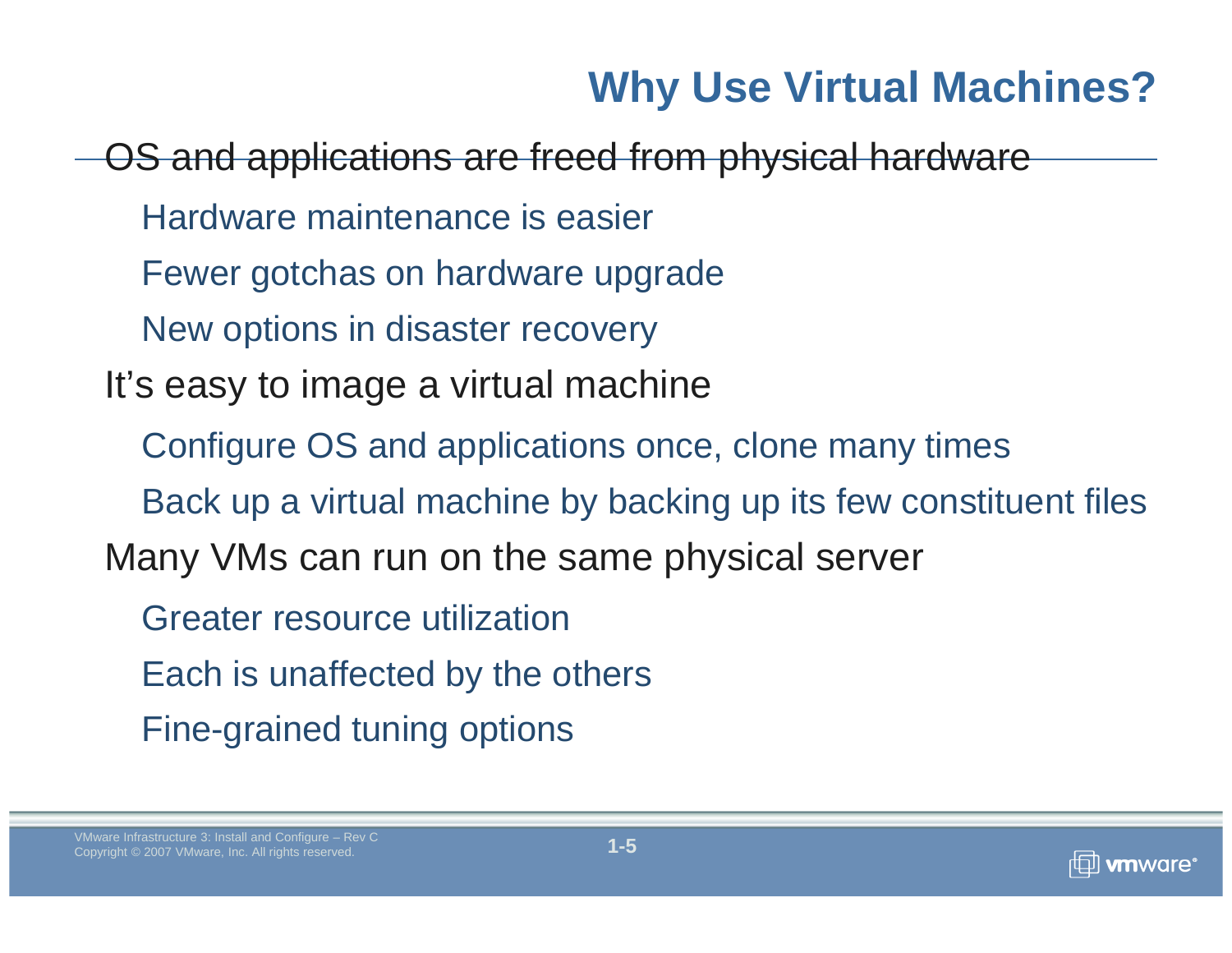### **Use Cases for VMware Products**



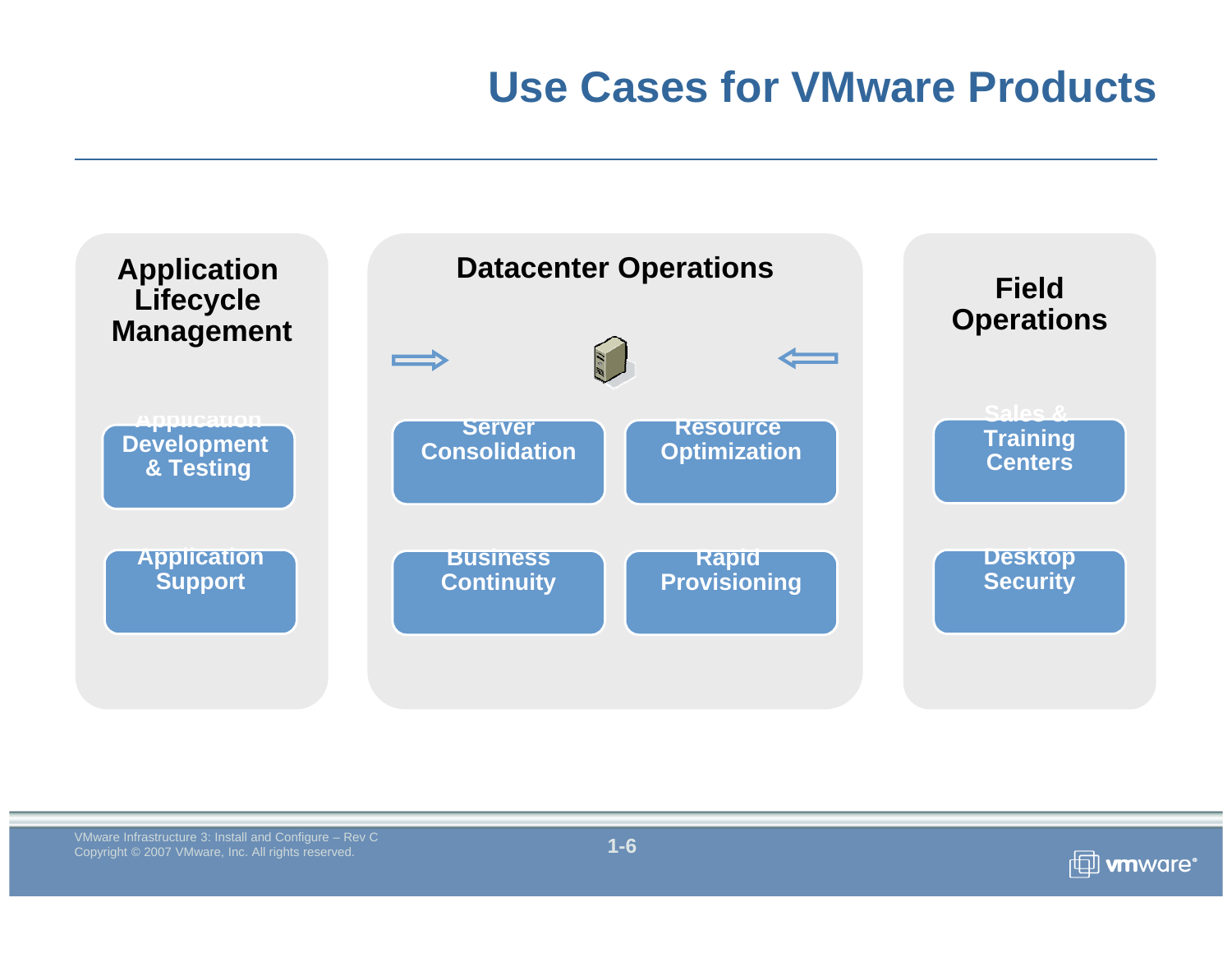### **VMware Products**

| aleuoo                                | -1001101                                                                              | <b>ISE CASE</b>                          |  |
|---------------------------------------|---------------------------------------------------------------------------------------|------------------------------------------|--|
|                                       |                                                                                       | <b>Application lifecycle</b>             |  |
| <b>Datacenter</b>                     | VMware Infrastructure 3 ( <i>ESX Server</i> ,<br>Virtual SMP, VirtualCenter, VMotion, | management;                              |  |
|                                       | VMware HA, VMware DRS, and VCB)                                                       | Datacenter operations                    |  |
| <del>Migration Tool</del>             | <b>VMware Converter</b>                                                               | <del>Server consolidation</del>          |  |
|                                       |                                                                                       | <b>Application lifecycle</b>             |  |
| <b>Development and</b><br><b>Test</b> | <b>VMware Workstation</b>                                                             | management;                              |  |
|                                       |                                                                                       | Field operations                         |  |
|                                       |                                                                                       | <b>Application lifecycle</b>             |  |
|                                       | VMware Lab Manager                                                                    | management                               |  |
|                                       |                                                                                       | <del>nesumh sennim</del>                 |  |
| <b>Enterprise Desktop</b>             |                                                                                       |                                          |  |
|                                       | <b>VMware Virtual Desktop Infrastructure</b>                                          | Desktop manageability                    |  |
|                                       |                                                                                       | Run, share, evaluate pre-built           |  |
| <b>FREE Virtualization</b>            | <b>VIVIWALE FIAYEL</b>                                                                | applications and beta software<br>in VMs |  |
|                                       | VMware Server                                                                         | Test/dev, evaluate software,             |  |
|                                       |                                                                                       | server provisioning                      |  |

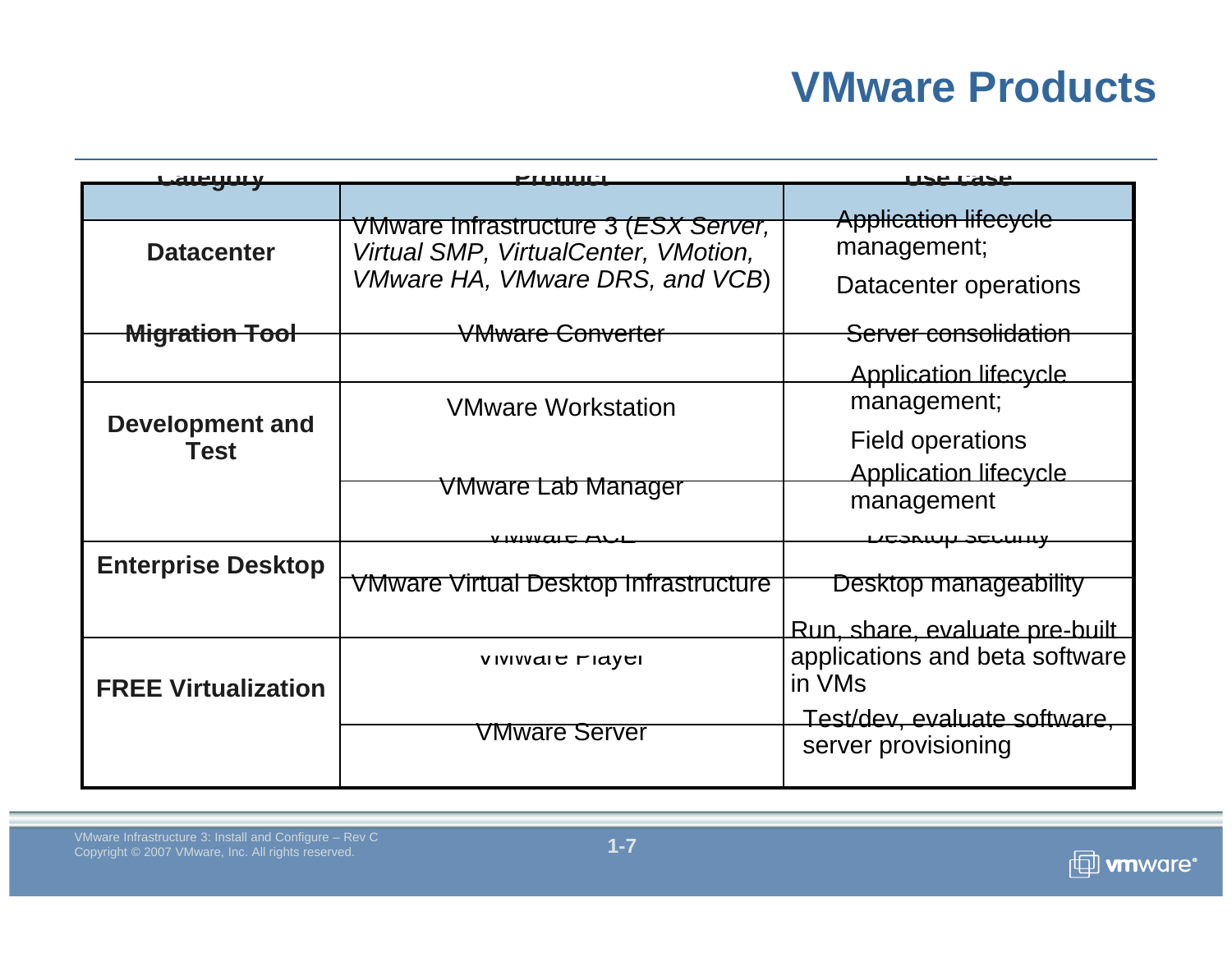A software suite for optimizing and managing IT environments through virtualization

Consists of the following software:

ESX Server

Virtual SMP

**VirtualCenter** 

VMotion

VMware HA (High Availability) **VMware DRS (Distributed Resource Scheduler** VMware Consolidated Backup (VCB)



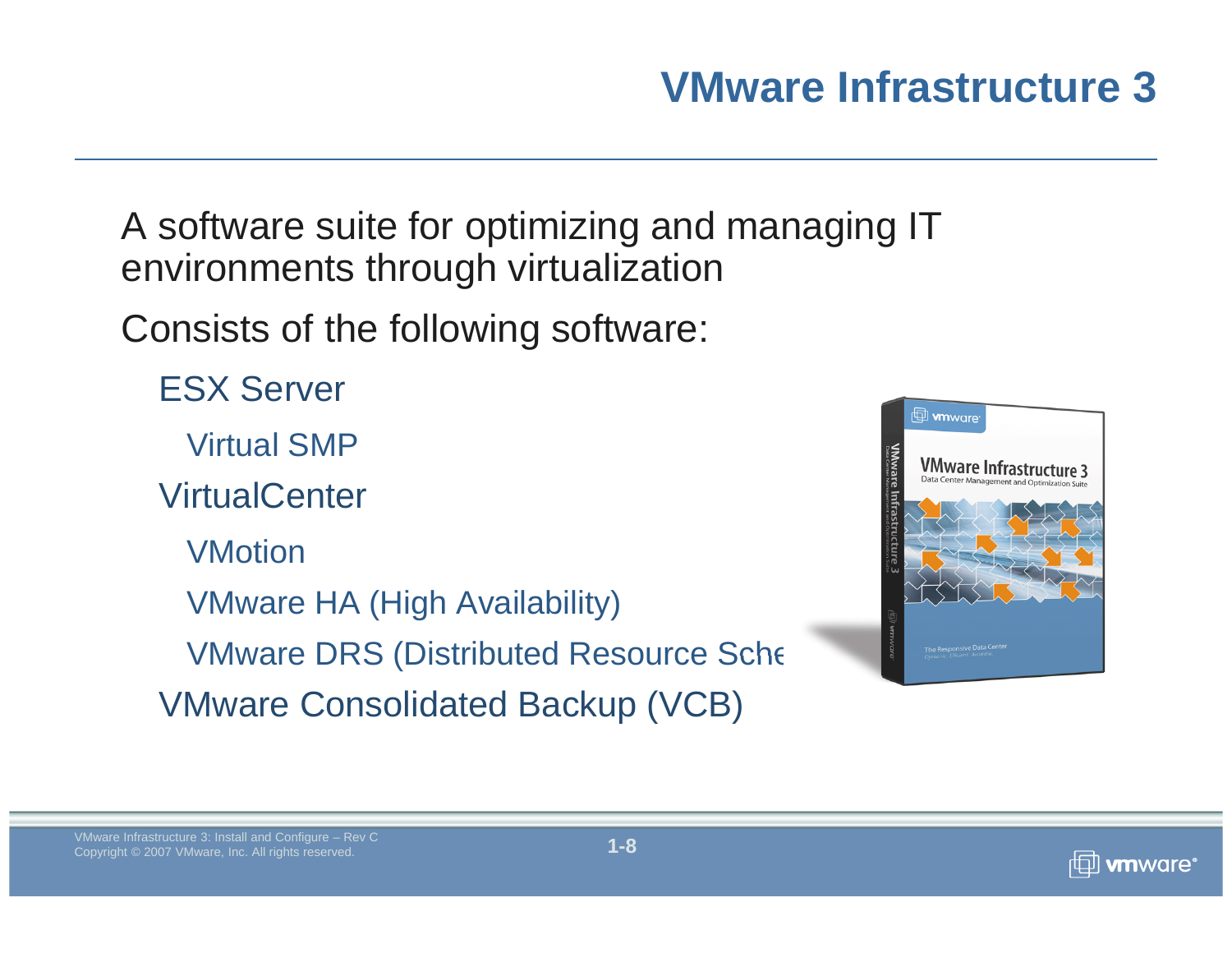# **VMware ESX Server**

#### *Virtual MachinePlatform for the Datacenter*



A virtual machine platform that installs on "bare metal"

VMkernel has complete control over hardware resources

Uses a high-performance filesystem, VMFS-3

Supports dynamic allocation of computing resources

Enables VMs to use up to 4 physical processors with Virtual SMP

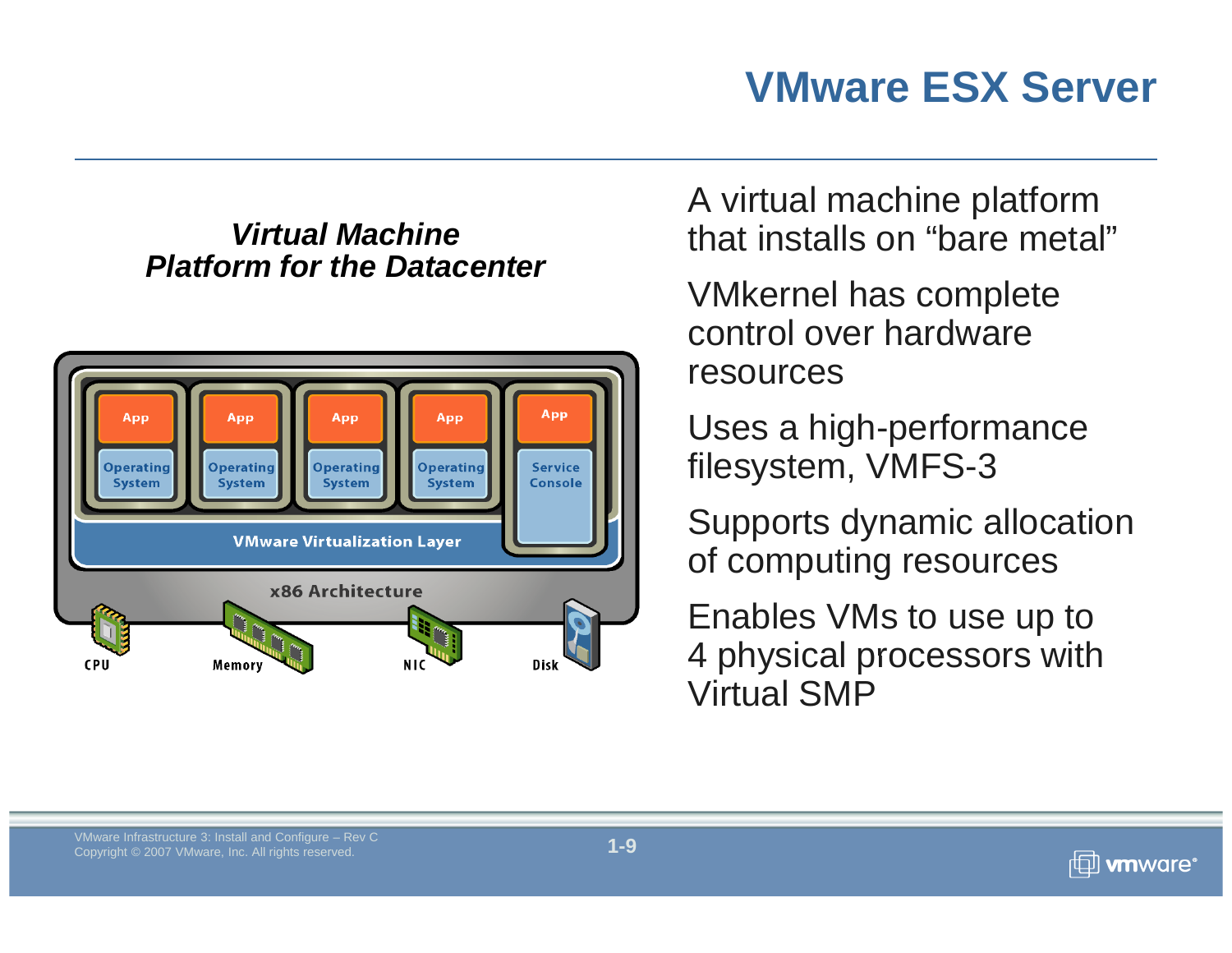#### **VMware VirtualCenter**



Create and manage inventory of hosts and virtual machines

Provision virtual machines from templates

Migrate running VMs across hosts (VMotion)

Balance virtual machine workloads across hosts (VMware DRS)

Manage virtual machines for high availability and disaster recovery (VMware HA)

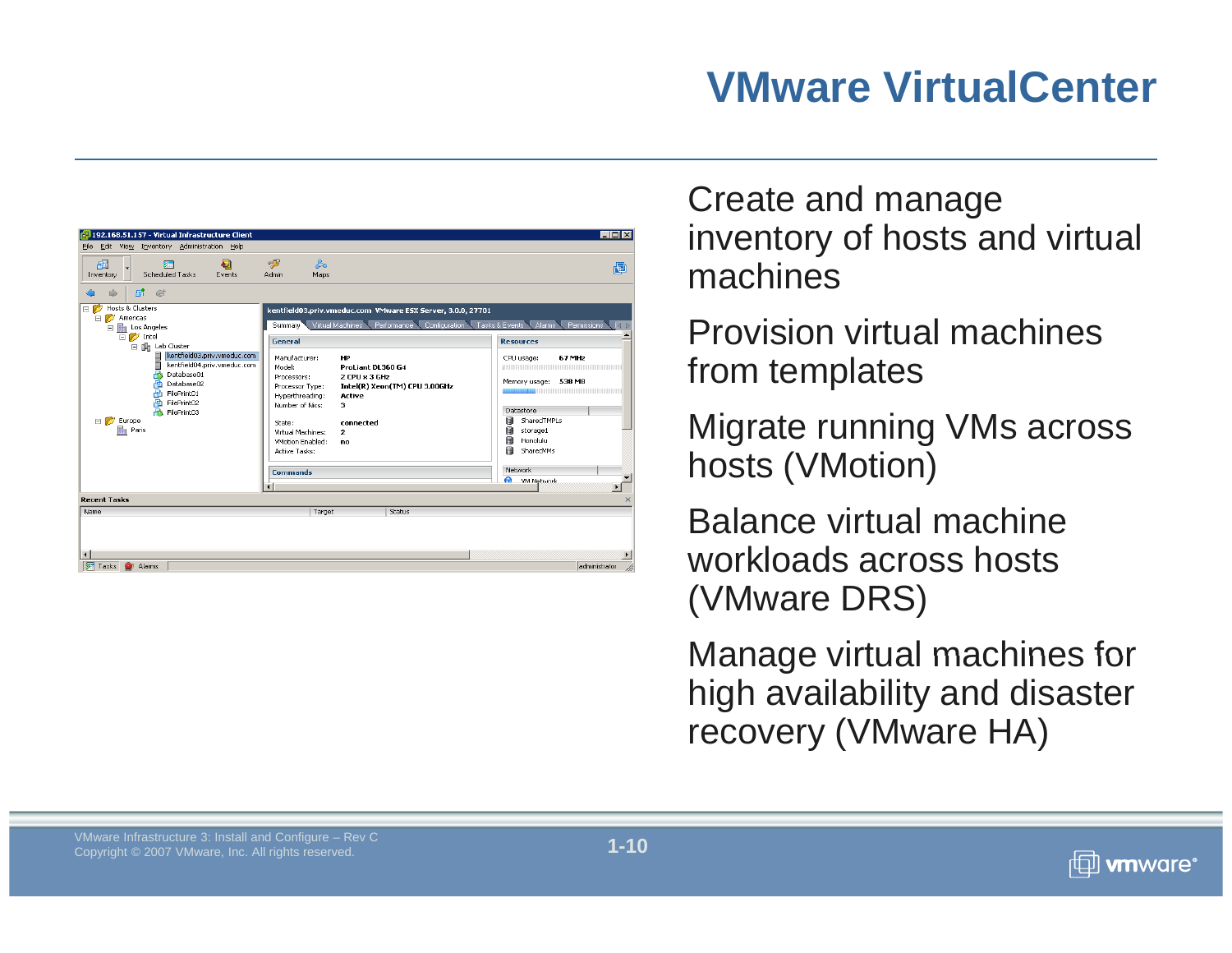#### **Use case for VMware Infrastructure: Virtual desktops**



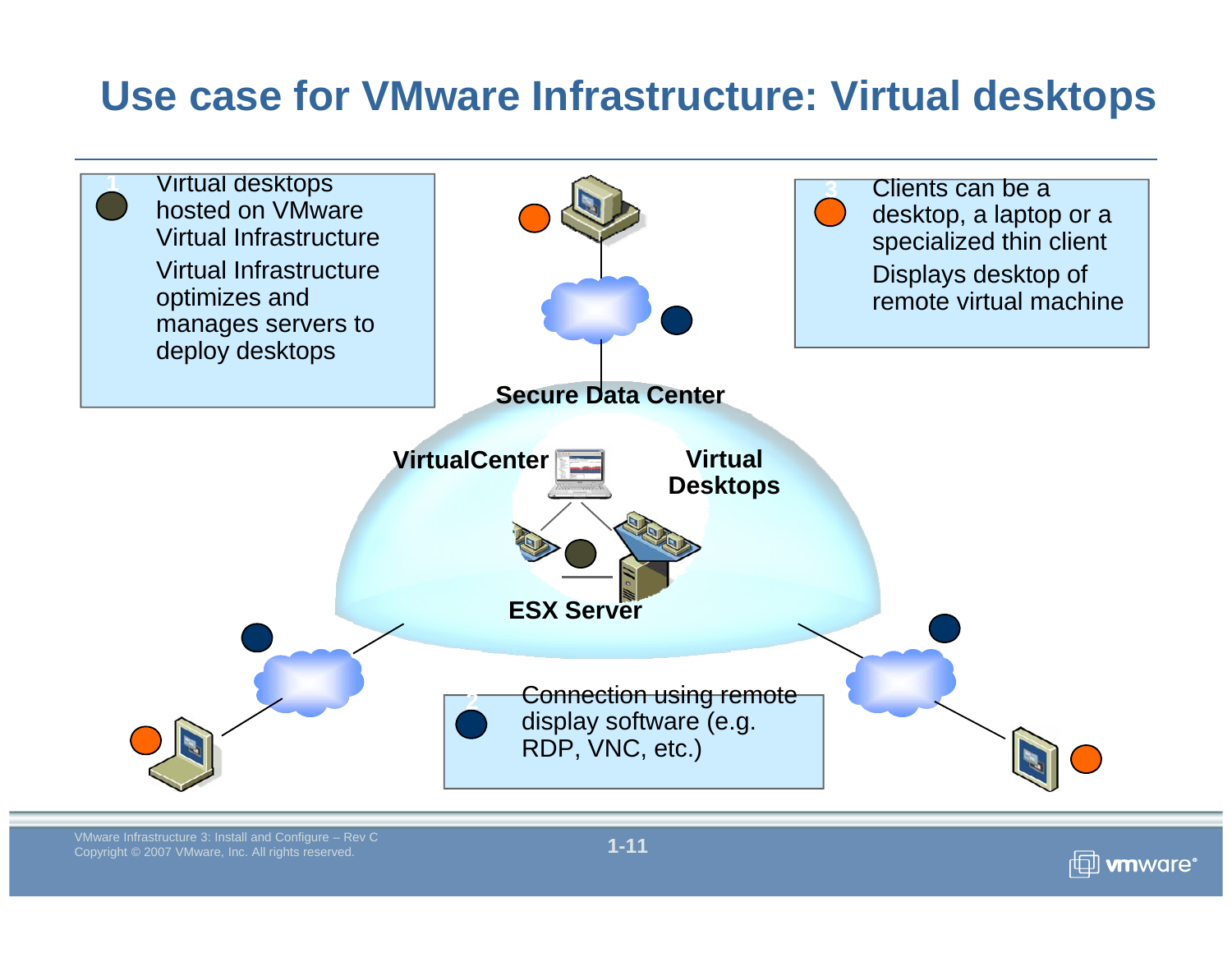#### **VMware Converter (Formerly P2V and VMware Importer)**



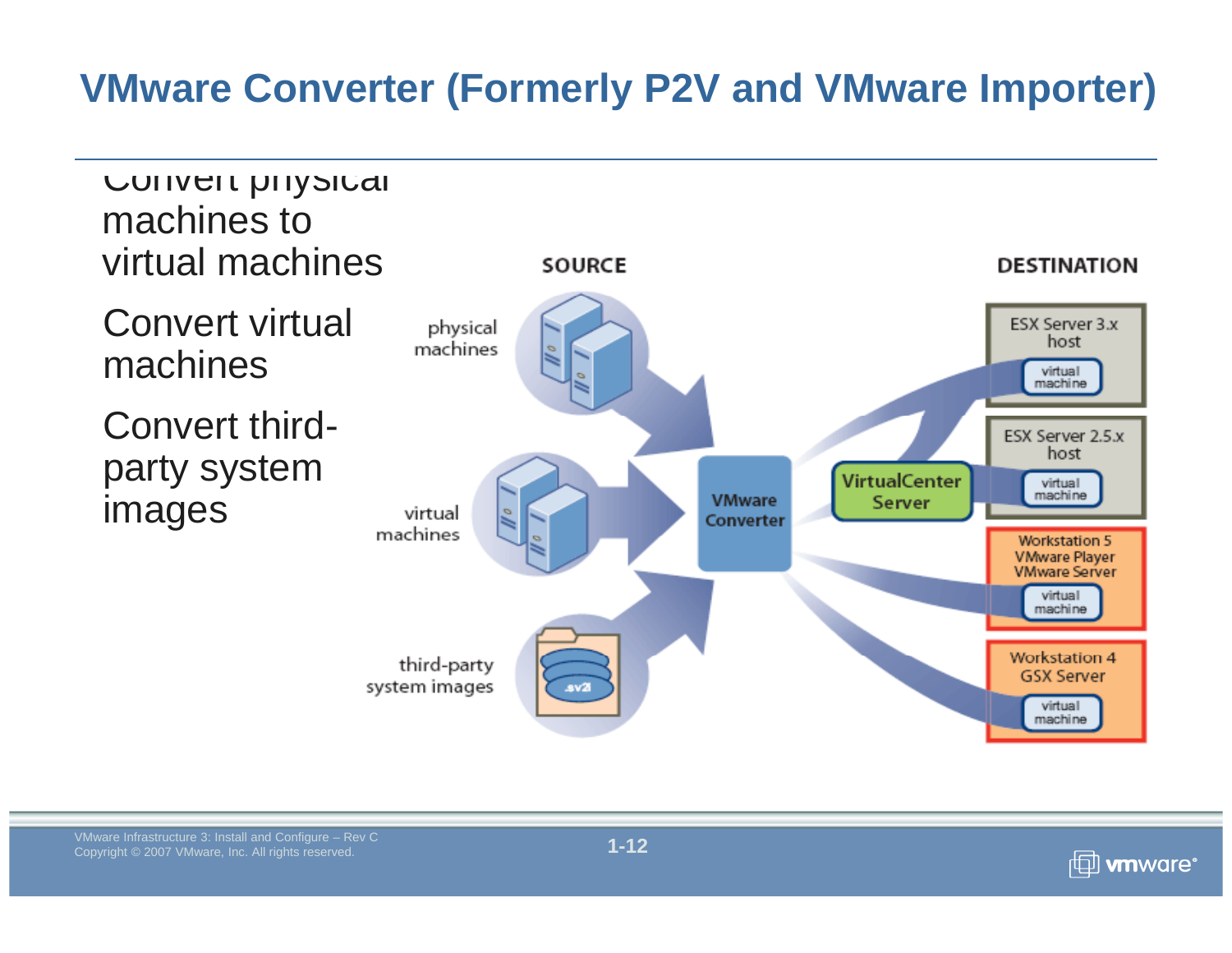#### **VMware Lab Manager**

Rapidly set up multiple Test/Development environments

#### Provision environments quickly

Capture and reproduce software defects



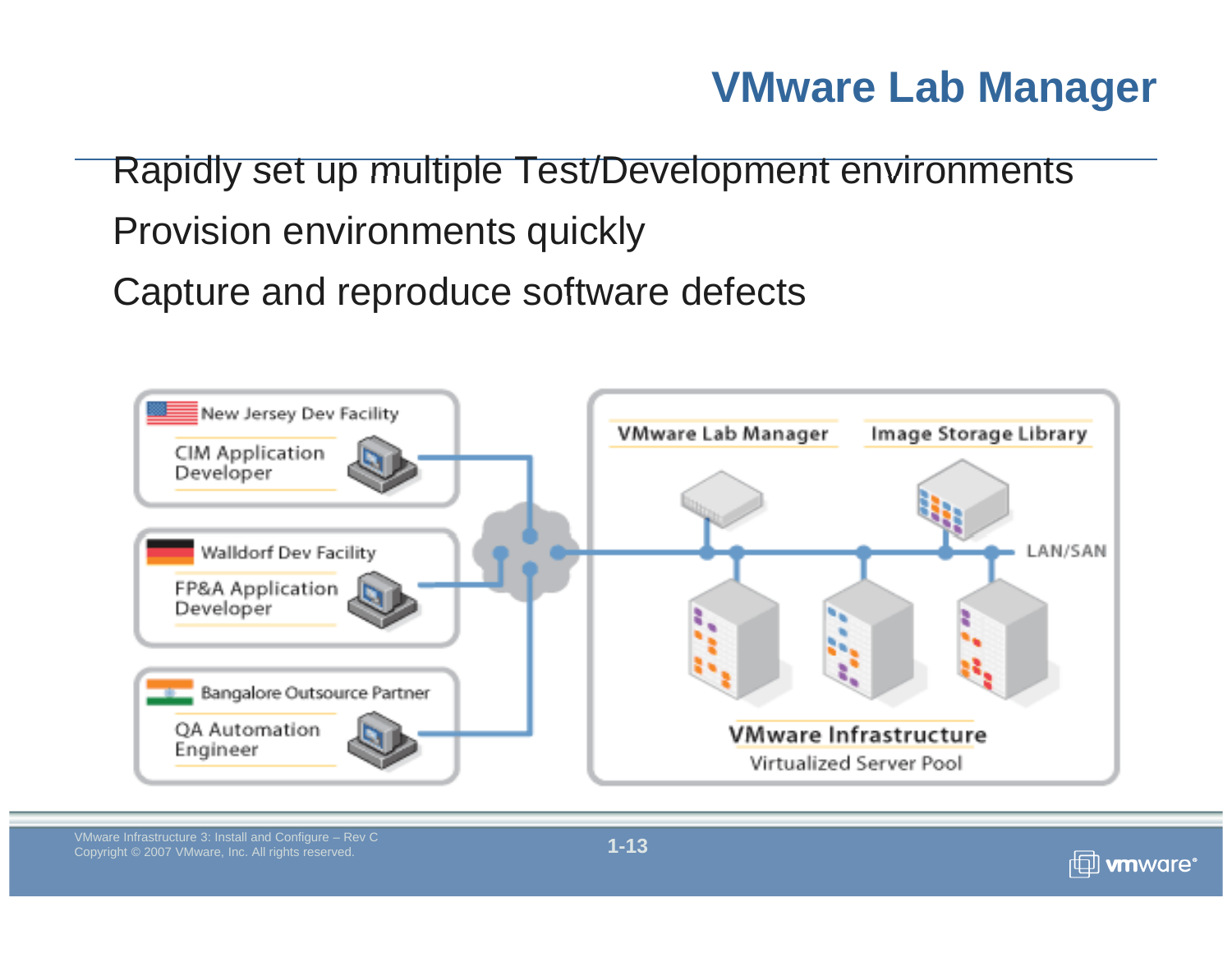# **VMware Workstation**

#### Virtual machine platform for the desktop

Installs on a Windows or Linux host and runs like an application

Supports Windows Vista (both guest and host OS)

Supports USB 2.0 devices (including high-speed storage and iPods)

Provides full support for 2-way Virtual SMP

Provides VMware Converter for creating a new VM from a physical disk





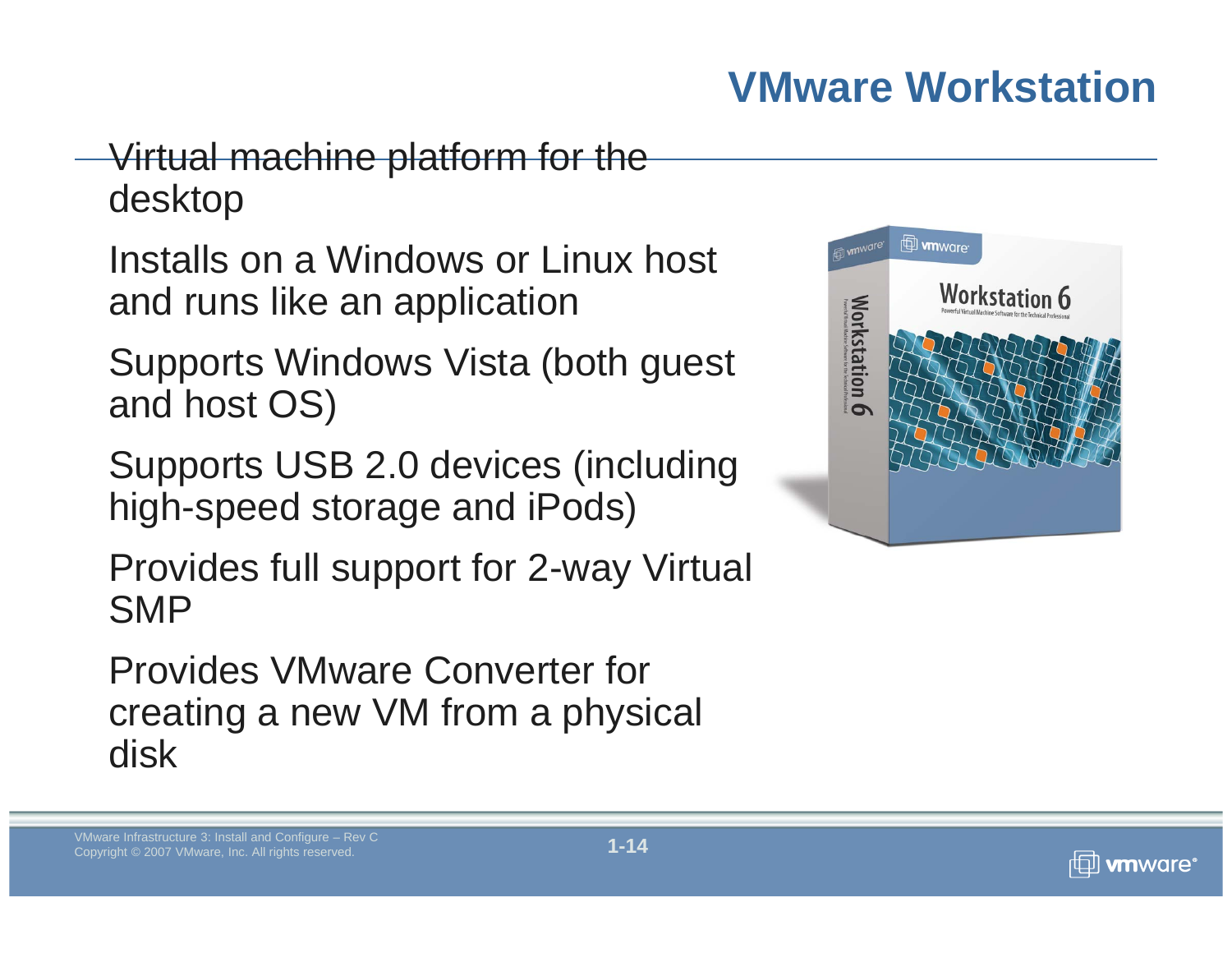#### **VMware ACE**

 $\overline{\phantom{a}}$  Allows IT desktop managers to provision standardized client PC environments inside secure, centrally managed virtual machines called ACEs



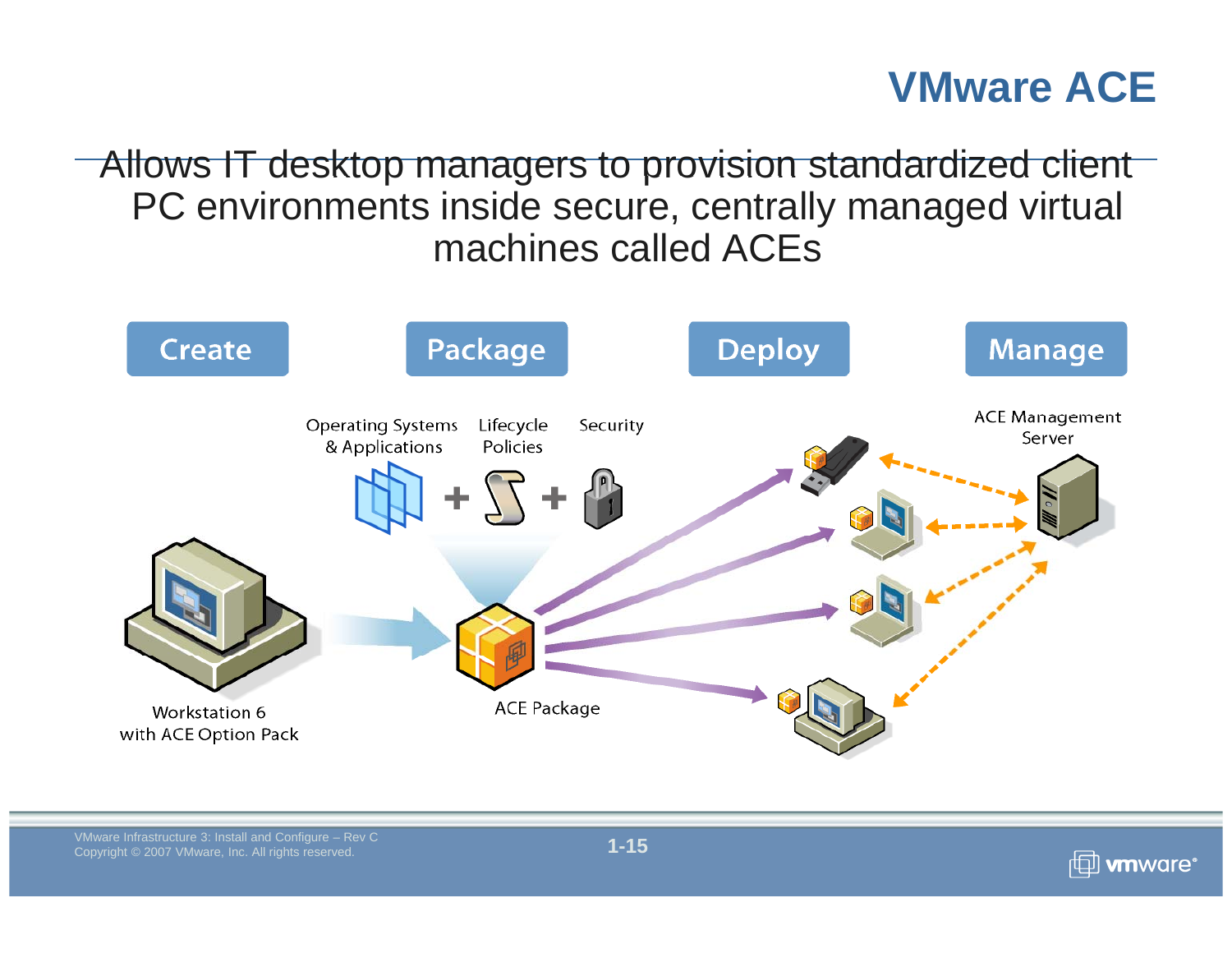#### **VMware Player**

Free software to run any preconfigured Windows or Linux, 32- or 64-bit virtual machine on any PC

Way to introduce virtualization for first-time users

Distribute virtual machines within your organization

Evaluate preconfigured beta or evaluation software from ISVs

Use the VMware Browser Appliance virtual machine for safe browsing



#### VMware Infrastructure 3: Install and Configure – Rev C<br>Copyright © 2007 VMware, Inc. All rights reserved.



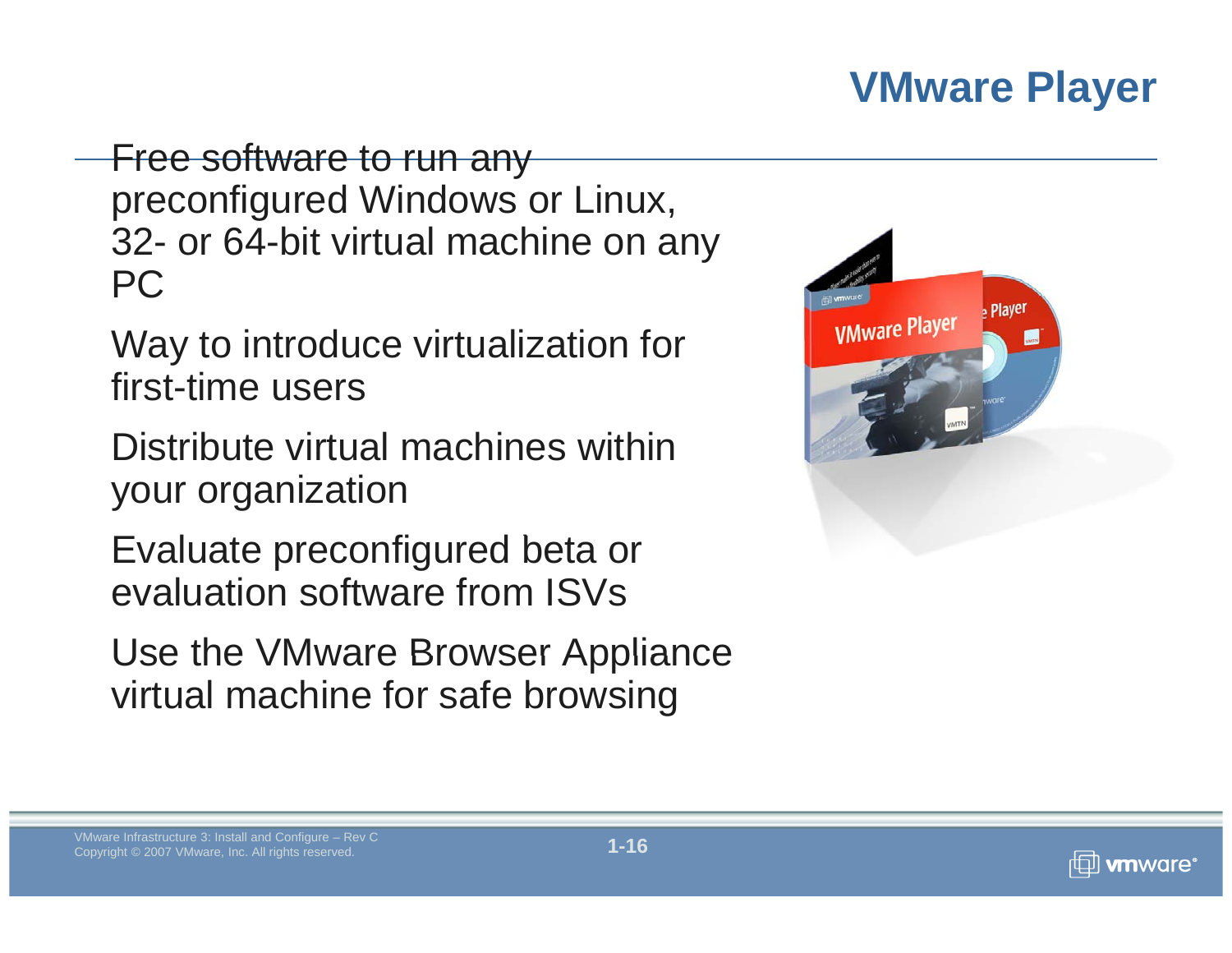#### **VMware Server**



Free virtualization product for Windows and Linux servers

Way to introduce virtualization for first-time users

Installs like an application and runs on any standard x86 hardware

Supports Intel® Virtualization Technology, virtual SMP and 64-bit guest operating systems

Supports any Windows or Linux application, including pre-built virtual appliances from VMTN

Can be managed by VirtualCenter 1.4

Easy upgrade path to VMware ESX Server

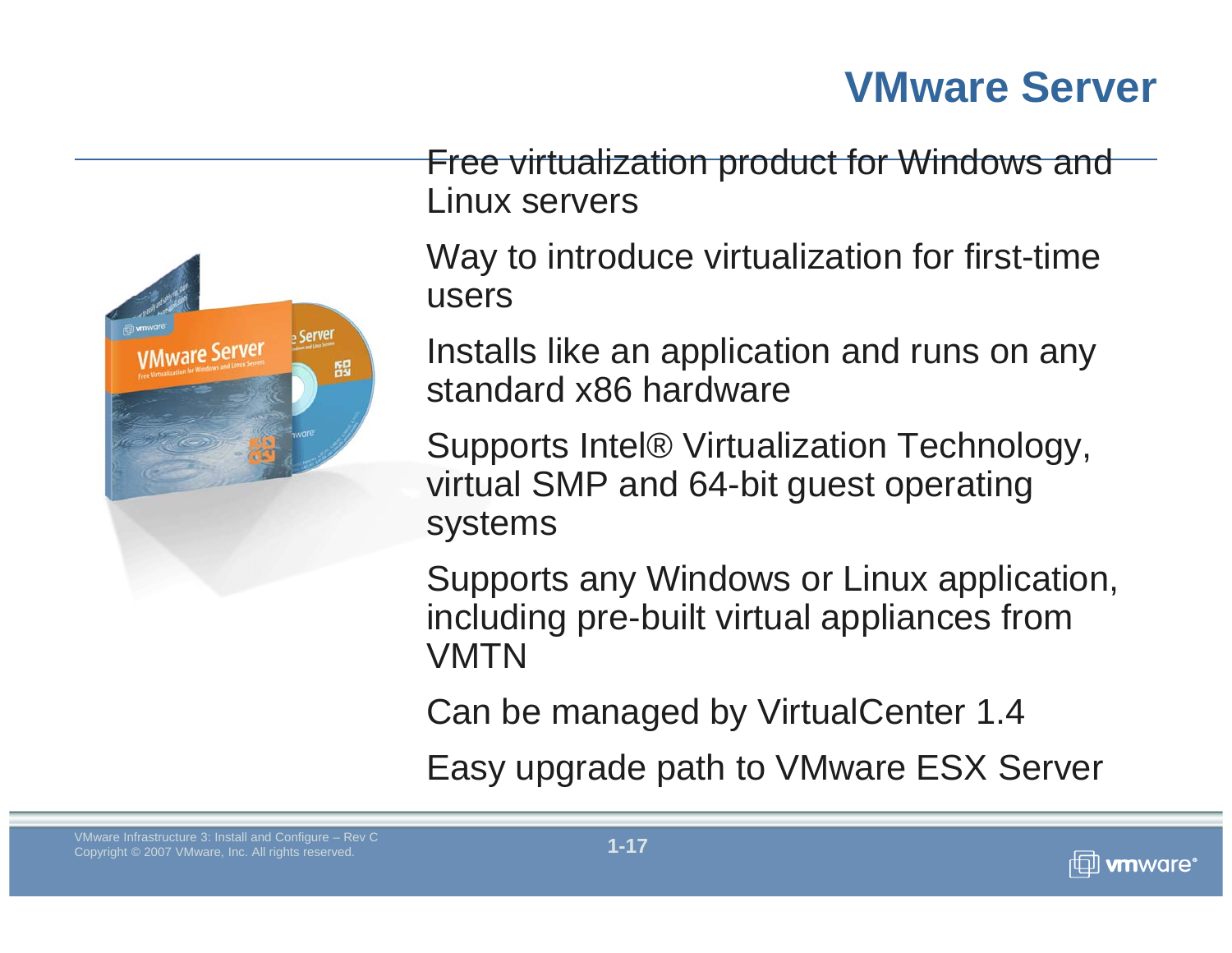# **Desktop Products Comparison**

|                         | <b>Viviware Player</b>             | <b>WOrkstation</b>                                                                                 | ACE                                                                                                |  |
|-------------------------|------------------------------------|----------------------------------------------------------------------------------------------------|----------------------------------------------------------------------------------------------------|--|
| <b>Target User</b>      | Anyone                             | Developers, testers,<br>system administrators                                                      | IT security administrators                                                                         |  |
| <b>Main use</b><br>case | <b>Evaluate</b><br>software in VMs | Test/development,<br>training, demos                                                               | Secure and manage<br>unmanaged PCs                                                                 |  |
|                         |                                    | Run multiple VMs on single PC, create network configurations,<br>access host devices<br>Create VMs |                                                                                                    |  |
| <b>Capabilities</b>     |                                    | Add hardware devices,<br>virtual SMP                                                               | Set security policies such as                                                                      |  |
|                         |                                    |                                                                                                    | authentication, expiration,<br>encryption, copy protection,<br>device access and network<br>access |  |
|                         |                                    |                                                                                                    | Package VMs as installable<br>files for secure deployment                                          |  |

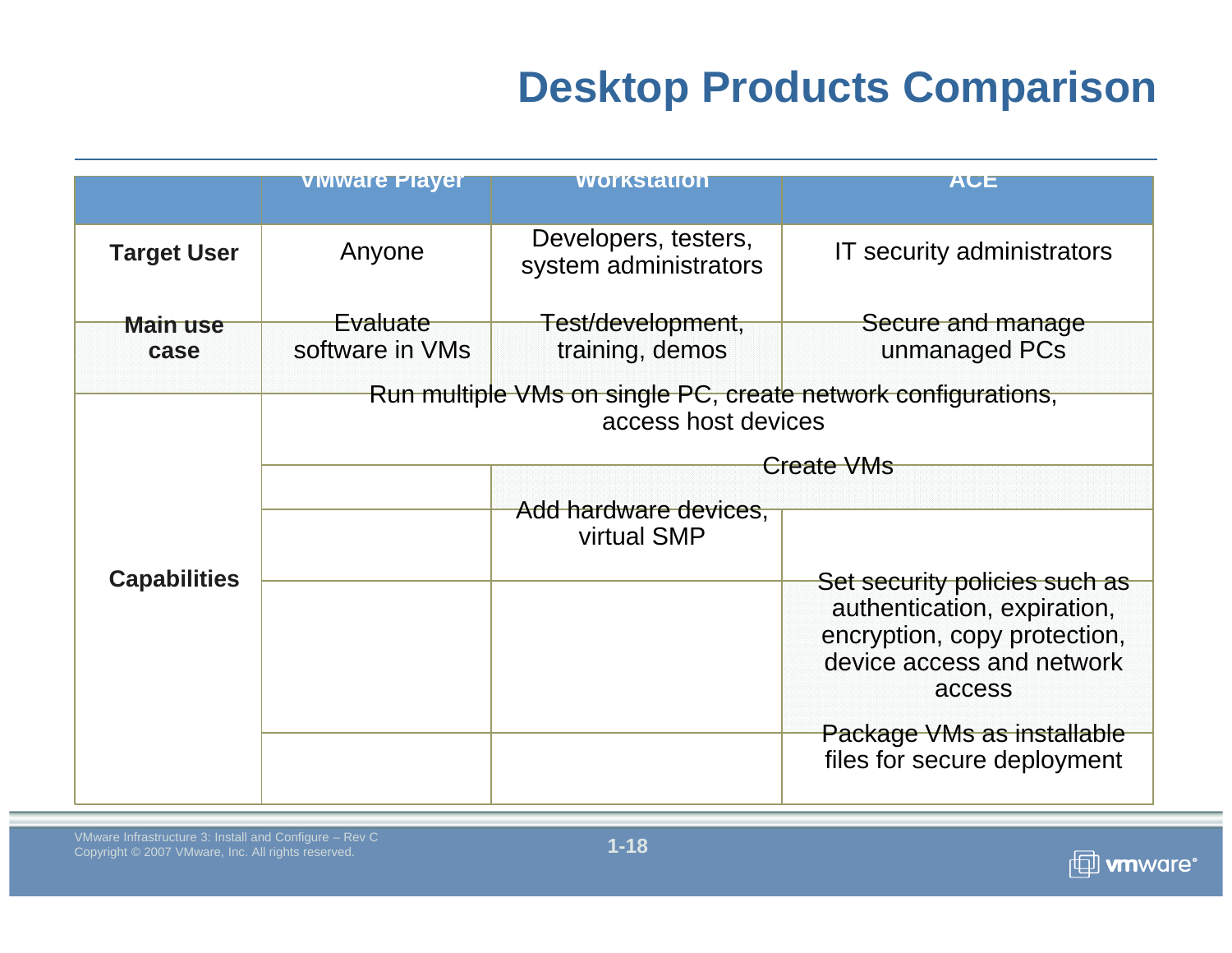## **Server Products Comparison**

|                           | viviware Servel                                                                                                                              | Viviware inifastructure 3                               |  |
|---------------------------|----------------------------------------------------------------------------------------------------------------------------------------------|---------------------------------------------------------|--|
| <b>Environment</b>        | Department, workgroup                                                                                                                        | Enterprise datacenter                                   |  |
| <b>Server H/W Support</b> | Compatibility from host OS                                                                                                                   | <b>Requires VMware drivers</b>                          |  |
| <b>Platform</b>           | Linux & Win2000/2003                                                                                                                         | Runs directly on hardware                               |  |
| # of simultaneous VMs     | 2-4 per core                                                                                                                                 | 4-8 per core                                            |  |
| <b>System</b>             | 2-16 CPUs, up to 64 GB RAM<br>(limited by host OS for VMware Server)                                                                         |                                                         |  |
| <b>Management</b>         | Web-based interface, VM remote console<br>Centralized management with<br>Centralized management,<br>VirtualCenter 1.4<br><b>VM</b> templates |                                                         |  |
| <b>High Availability</b>  | NIC teaming*, VM clustering, SAN connectivity*<br>(*on VMware Server, available through host OS)<br>Hot migration of running VMs             |                                                         |  |
| <b>Security</b>           |                                                                                                                                              | Multi-user VM administration,<br>security through VLANs |  |
| <b>Performance</b>        |                                                                                                                                              | Dynamic resource management                             |  |

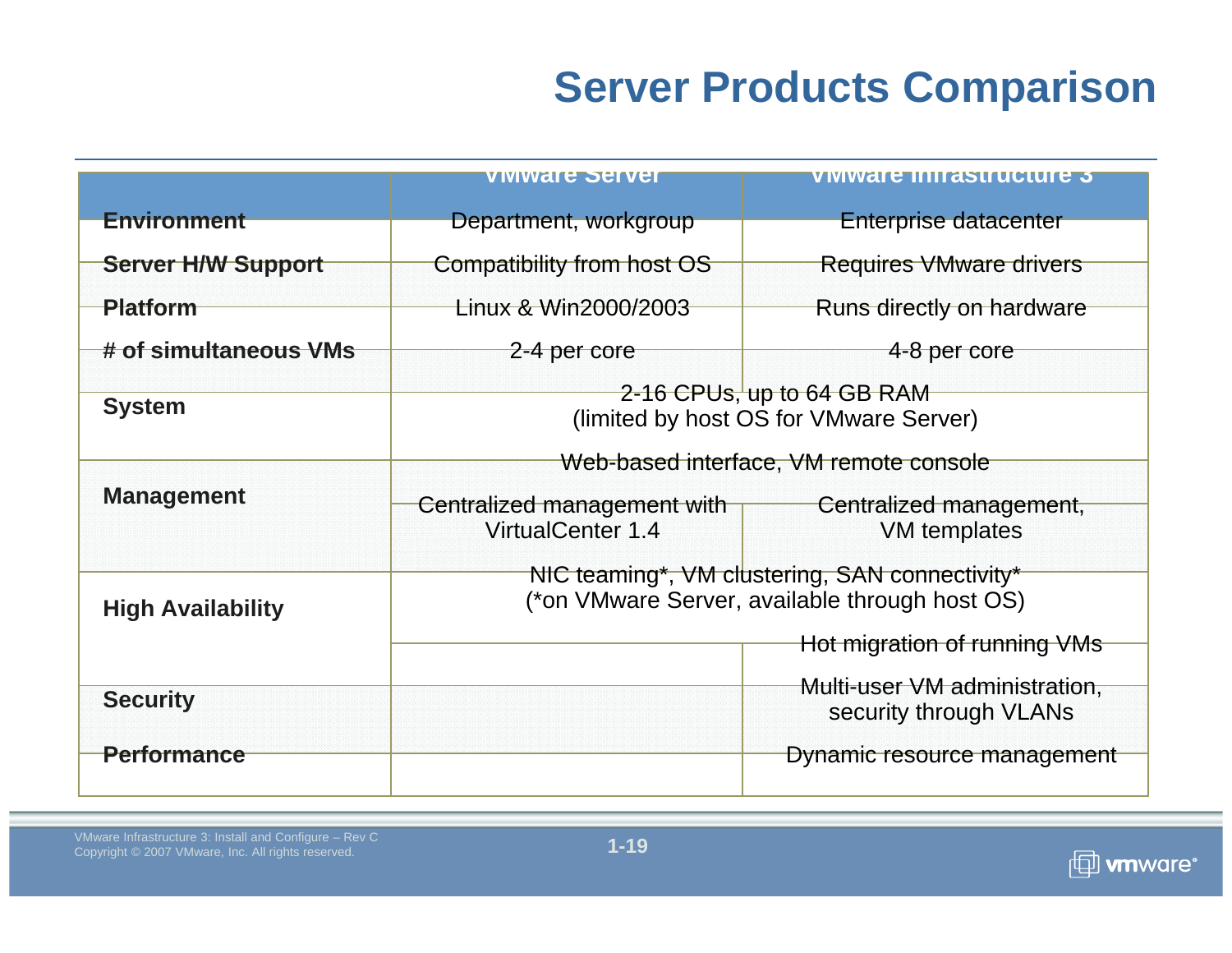#### **VMware Online Resources**

VMware Technical Support

**http://www.vmware.com/support** VMware Infrastructure 3 Documentation

**http://www.vmware.com/support/pubs/vi\_pubs.html** VMware Knowledge Base

**http://www.vmware.com/kb** VMware Communities

**http://www.vmware.com/resources/communities.html** VMware Technology Network (VMTN)

**http://www.vmware.com/vmtn**

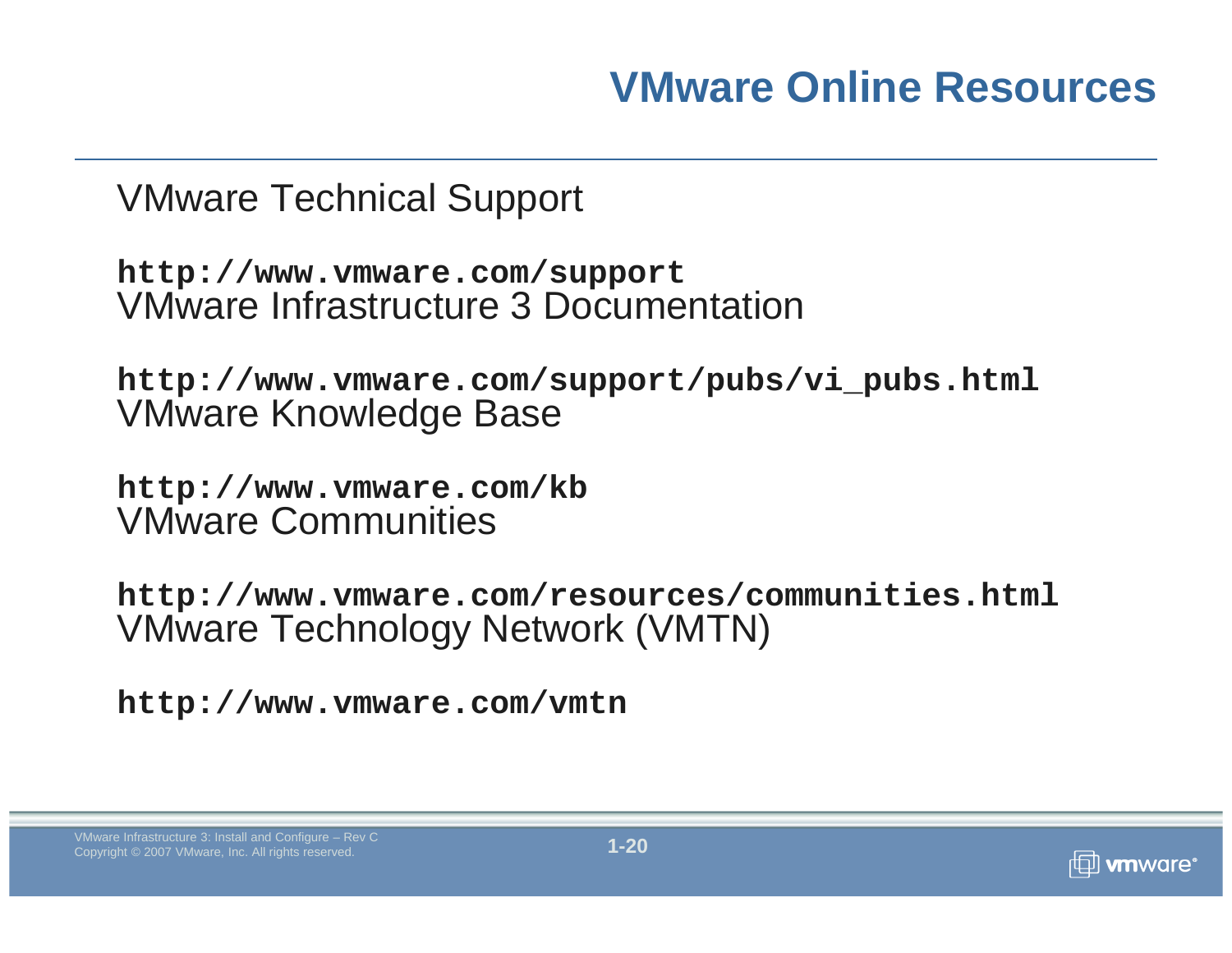### **VMware Technology Network (VMTN)**



| <b>VMTN</b>                      | <b>VMware Technology Network</b>                                                                                                                                                                             |                                                                                                                                                                                                                                                        | mware <sup>.</sup>                                                                                                                                                    |
|----------------------------------|--------------------------------------------------------------------------------------------------------------------------------------------------------------------------------------------------------------|--------------------------------------------------------------------------------------------------------------------------------------------------------------------------------------------------------------------------------------------------------|-----------------------------------------------------------------------------------------------------------------------------------------------------------------------|
| <b>VMTN Home</b>                 | <b>VMware Technology Network</b>                                                                                                                                                                             |                                                                                                                                                                                                                                                        | <b>Join VMTN</b><br><b>About VMTN</b>                                                                                                                                 |
| <b>Technology Centers</b>        | TOP NEWS >                                                                                                                                                                                                   |                                                                                                                                                                                                                                                        | <b>TOP RESOURCES</b>                                                                                                                                                  |
| Virtual Appliance<br>Marketplace | <b>DESX Server Patches (May 17, 2007)</b><br>New patches are available for ESX Server 3.0.x and ESX Server versions 2.5.4.<br>2.5.3, 2.1.3, and 2.0.2. These patches include both security and functionality | VMware Infrastructure 3<br><b>Q</b> Attend a Webinar                                                                                                                                                                                                   |                                                                                                                                                                       |
| <b>Technical Papers</b>          | updates. For more information, see the documentation for each patch.                                                                                                                                         | <b>Virtual Appliances</b><br><b>VMworld 2006 Proceedings</b><br><b>D</b> RSS Newsfeed <b>BSS</b><br><b>Q</b> Newsletter Archive                                                                                                                        |                                                                                                                                                                       |
| Documentation                    | <b>C VMware Workstation 6.0 (May 17, 2007)</b><br><b>C SDK &amp; API Resources (May 09, 2007)</b><br><b>a v Mware ACE 2.0</b> (May U9, 2007)                                                                 |                                                                                                                                                                                                                                                        |                                                                                                                                                                       |
| Knowledge Base                   | <b>D VMware Player 2.0 (May 09, 2007)</b>                                                                                                                                                                    |                                                                                                                                                                                                                                                        | <b>VIRTUALIZATION BLOGS &gt;</b>                                                                                                                                      |
| <b>Discussion Forums</b>         | <b>VIRTUAL APPLIANCES &gt;</b><br>• Team Speak Appliance (May 22, 2007)                                                                                                                                      | <b>TECHNICAL RESOURCES ▶</b><br>• Performance Tuning and                                                                                                                                                                                               | <b>Q</b> VMware performance spiked by<br>InovaWave DXtreme, users say                                                                                                 |
| <b>Blogs</b>                     | • Joomla! Content Management System<br>JumpBox (May 21, 2007).<br>· SugarCRM JumpBox (May 21, 2007)<br>• Vyatta Community Edition 2 (VC2)<br>(May 18, 2007).                                                 | <b>Benchmarking Guidelines for</b><br>VMware Workstation 6 (May 09, 2007).<br>• Multi-NIC Networking Performance in<br>ESX 3.0.1 and XenEnterprise 3.2.0<br>(May 01, 2007)<br>• Managing VMware VirtualCenter<br>Roles and Permissions (Apr 18, 2007). | (May 23, 2007).<br><b>D</b> OpenBSD 4.1 on ESX Server 3.0.1                                                                                                           |
| More Communities                 |                                                                                                                                                                                                              |                                                                                                                                                                                                                                                        | (May 23, 2007).<br><b>Q</b> Guide to virtualization adoption -<br>Part 1 (May 23, 2007)<br><b>D</b> How To Hide The Language Bar In<br>Seamless ICA Sessions (May 23, |
|                                  | DISCUSSIONS ><br>ESX 3.0.1 on HP DL585 G2 (May 23,                                                                                                                                                           | <b>KNOWLEDGE BASE ▶</b><br>• Finding the Publish Date of a                                                                                                                                                                                             | 2007)<br><b>D</b> Microsoft Windows Vista 30-Day<br>Eval VHD (May 23, 2007).                                                                                          |

**1-21**

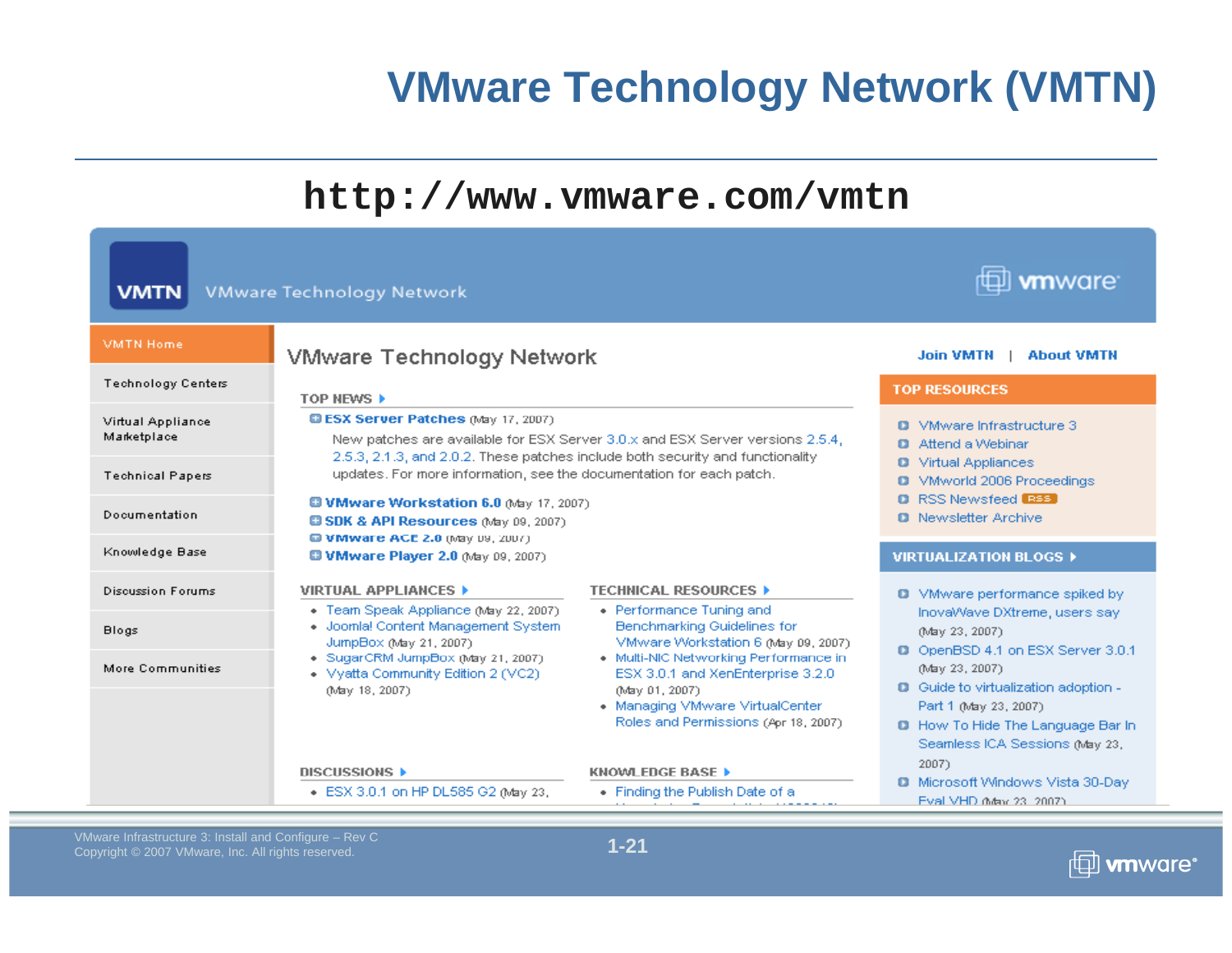Virtual machines are easy to move or copy because they are encapsulated in a set of files

VMware products can be used for application lifecycle management, datacenter operations and field operations

Free products such as VMware Player and VMware Server provide a good introduction to virtualization technology